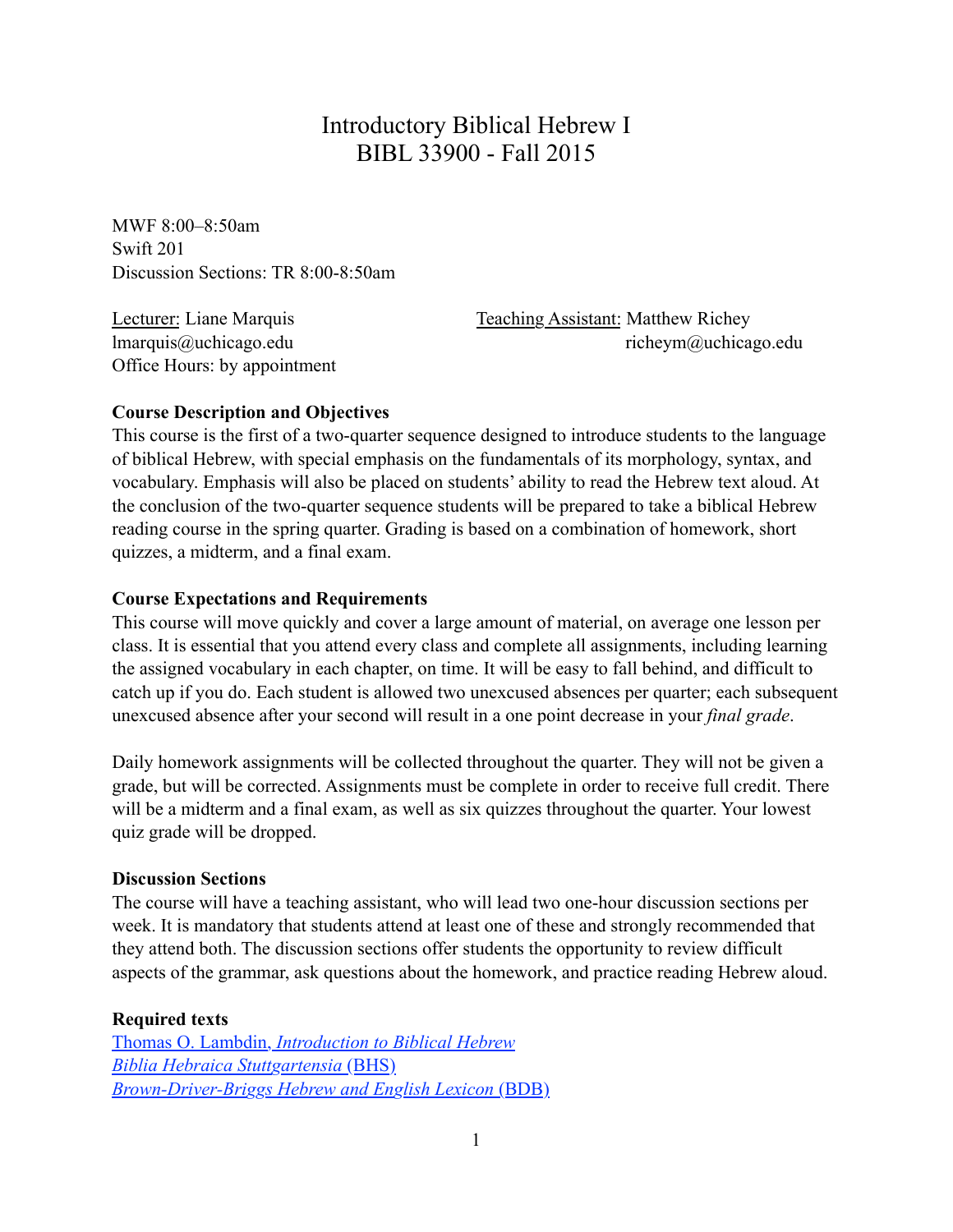### **Assignments and Handouts**

Assignments and Handouts will be made available in a [shared Google Drive folder](https://drive.google.com/a/uchicago.edu/folderview?id=0ByPNpqjZD_-gUDFBVmk4NzFZXzA&usp=sharing). Printed copies will also be distributed in class. I will send an invitation via email to join the dropbox folder during the first week of class.

### **Recommendations**

- **•** Read the lesson prior to the class in which it is discussed.
- Allow for at least three hours of preparation and review time for each hour of class time. More time may be needed to prepare for exams.
- Make flashcards (either paper or digital) for the vocabulary at the end of each chapter. Keep on top of your vocabulary! Good digital flashcard apps: Anki, MentalCase
- Write out paradigms multiple times, either on paper or on a white board in the library. There are also paradigm review websites and apps that will create custom quizzes for you: Paradigmatic, Paradigms Master Pro.
- Read exercises and assignments aloud to yourself. Avoid silent reading or recognition by sight. Hearing the language will make memorizing the paradigms easier.
- Work together on assignments and preparing for exams. Ask questions of other students, explain concepts to each other.
- Consult other grammars if Lambdin's explanation doesn't make sense. Every grammar explains things a bit differently. Some good grammars: Hackett, *[A Basic Introduction to](http://www.amazon.com/Basic-Introduction-Biblical-Hebrew-CDROM/dp/159856028X/ref=sr_1_1?ie=UTF8&qid=1440700170&sr=8-1&keywords=hackett+biblical+hebrew)  [Biblical Hebrew;](http://www.amazon.com/Basic-Introduction-Biblical-Hebrew-CDROM/dp/159856028X/ref=sr_1_1?ie=UTF8&qid=1440700170&sr=8-1&keywords=hackett+biblical+hebrew)* Seow*[, A Grammar for Biblical Hebrew](http://www.amazon.com/Grammar-Biblical-Hebrew-Revised/dp/0687157862/ref=sr_1_1?ie=UTF8&qid=1440700288&sr=8-1&keywords=seow+biblical+hebrew);* Brettler, *[Biblical Hebrew for](http://www.amazon.com/Biblical-Hebrew-Students-Modern-Israeli/dp/0300084404/ref=sr_1_sc_1?ie=UTF8&qid=1440700553&sr=8-1-spell&keywords=brettler+biblial+hebrew)  [Students of Modern Israeli Hebrew](http://www.amazon.com/Biblical-Hebrew-Students-Modern-Israeli/dp/0300084404/ref=sr_1_sc_1?ie=UTF8&qid=1440700553&sr=8-1-spell&keywords=brettler+biblial+hebrew)* (note: this book assumes your ability to read Hebrew words in some places).
- Feel free to contact the lecturer or teaching assistant with any questions!

### **Evaluation**

| 15%                                |
|------------------------------------|
| 15%                                |
| 25% (5% each; lowest quiz dropped) |
| 20%                                |
| 25%                                |
|                                    |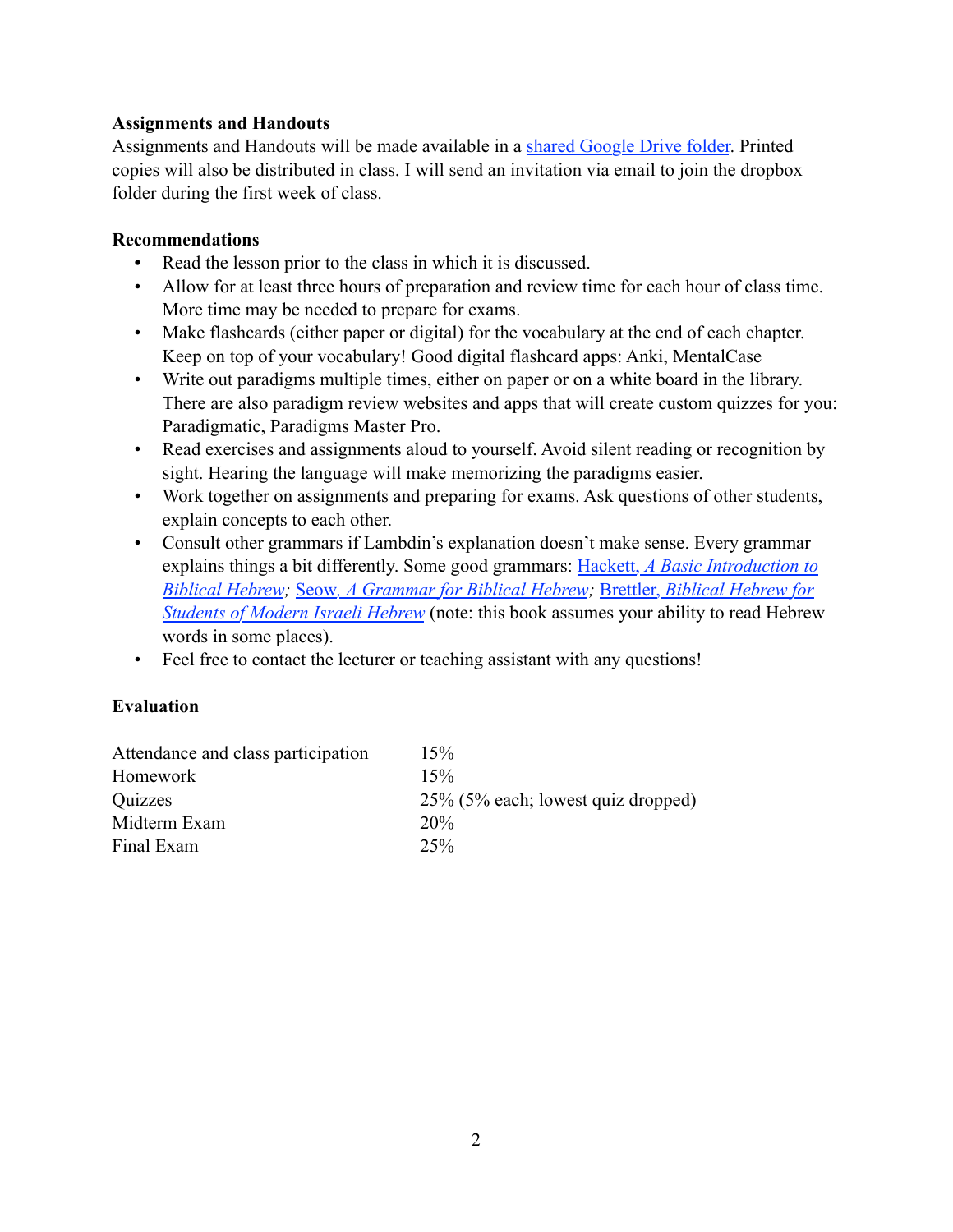## **Course Schedule**

# **Week 1**

| VVCCN 1<br>Mon $9/28$ | Class introduction, alef-bet, and vowels<br>Homework: learn the alef-bet and vowels, be able to write it in block script                                                                     |
|-----------------------|----------------------------------------------------------------------------------------------------------------------------------------------------------------------------------------------|
| Wed 9/30              | In class material: transliteration, rules of shewa and dagesh<br>Homework: read Introduction to Lambdin; learn to write the alef-bet in<br>cursive script; complete syllabification exercise |
| Fri 10/2              | In class material: Lesson 1 and reading Hebrew aloud<br>Homework: Assignment #1; study for quiz #1                                                                                           |
| Week 2                |                                                                                                                                                                                              |
| Mon $10/5$            | Quiz #1 on aleph-bet, vowels, and syllabification<br>In class material: Lesson 2<br>Homework: Assignment #2                                                                                  |
| Wed 10/7              | In class material: Lesson 3<br>Homework: Assignment #3                                                                                                                                       |
| Fri 10/9              | In class material: Lesson 4<br>Homework: Assignment #4; study for Quiz #2                                                                                                                    |
| Week 3                |                                                                                                                                                                                              |
| Mon 10/12             | Quiz #2 on Lessons 1-4<br>In class material: Lesson 5<br>Homework: Assignment #5                                                                                                             |
| Wed 10/14             | In class material: Lesson 6; introduction to the BDB<br>Homework: Assignment #6                                                                                                              |
| Fri 10/16             | In class material: Lesson 7<br>Homework: Assignment #7; study for Quiz #3                                                                                                                    |
| Week 4                |                                                                                                                                                                                              |
| Mon 10/19             | Quiz #3 on Lessons 5-7<br>In class material: Lesson 8<br>Homework: Assignment #8                                                                                                             |
| Wed 10/21             | In class material: Lesson 9<br>Homework: Assignment #9                                                                                                                                       |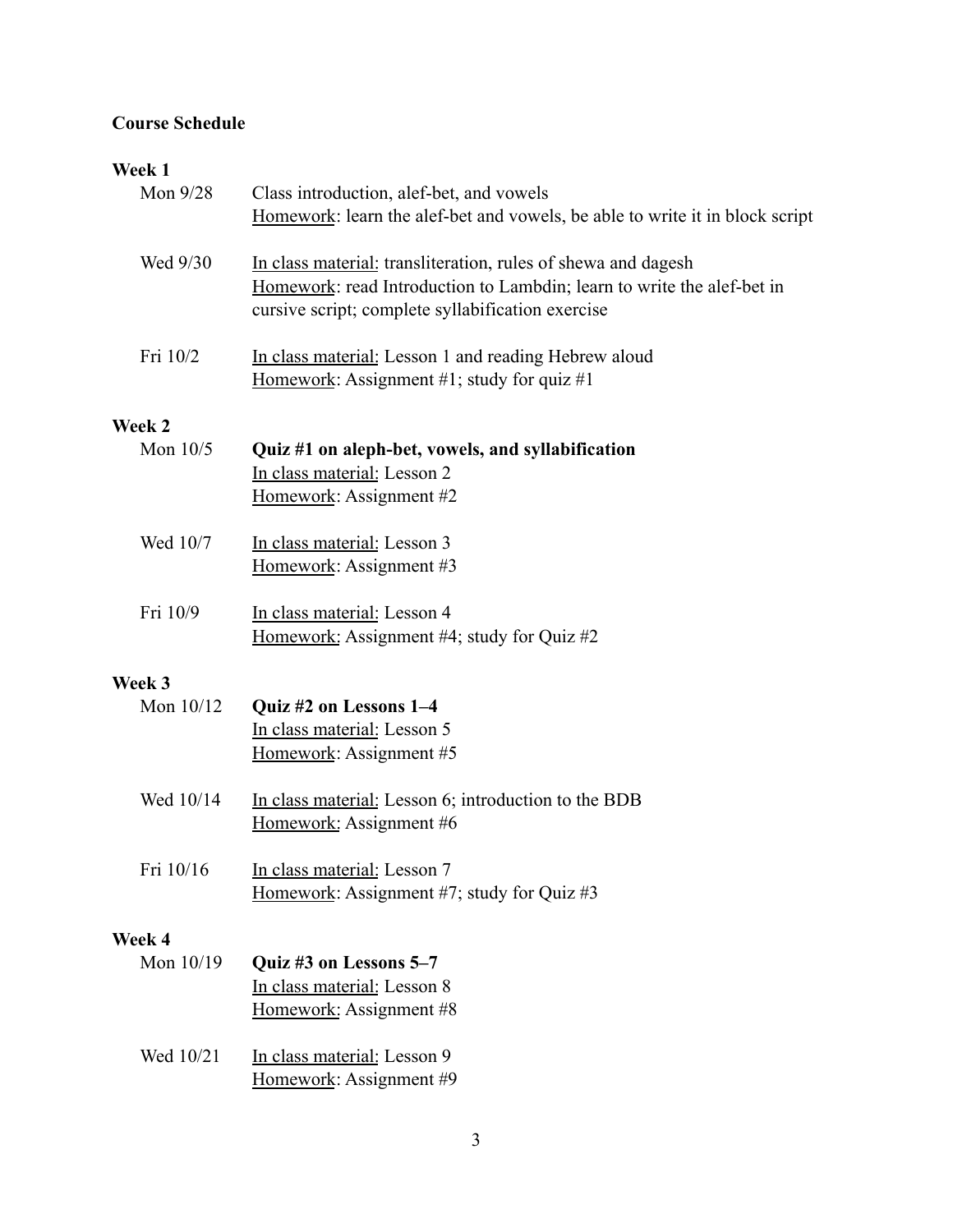| Fri 10/23 | In class material: Lesson 10                |
|-----------|---------------------------------------------|
|           | Homework: Assignment #10; study for Quiz #4 |

## **Week 5**

| Mon 10/26            | Quiz #4 on Lessons 8-10<br>In class material: Lesson 11<br>Homework: Assignment #11 |
|----------------------|-------------------------------------------------------------------------------------|
| Wed 10/28            | In class material: Lesson 12<br>Homework: Assignment #12                            |
| Fri 10/30            | In class material: Lesson 13<br>Homework: Assignment #13; study for midterm exam    |
| Week 6               |                                                                                     |
| Mon $11/2$           | <b>MIDTERM EXAM</b>                                                                 |
| Wed 11/4             | In class material: Lesson 14<br>Homework: Assignment #14                            |
| Fri 11/6             | In class material: Lesson 15<br>Homework: Assignment #15                            |
|                      |                                                                                     |
| Week 7<br>Mon $11/9$ | In class material: Lesson 16<br>Homework: Assignment #16                            |
| Wed 11/11            | In class material: Lesson 17<br>Homework: Assignment #17                            |
| Fri 11/13            | In class material: Lesson 18<br>Homework: Assignment #18; study for Quiz #5         |

# **Week 8**

| Mon $11/16$ | Quiz # 5 on Lessons 14-18<br>In class material: Lesson 19<br>Homework: Assignment #19 |
|-------------|---------------------------------------------------------------------------------------|
| Wed 11/18   | In class material: Lesson 20<br>Homework: Assignment #20                              |
| Fri 11/20   | In class material: Lesson 21<br>Homework: Assignment #21; study for Quiz #6           |